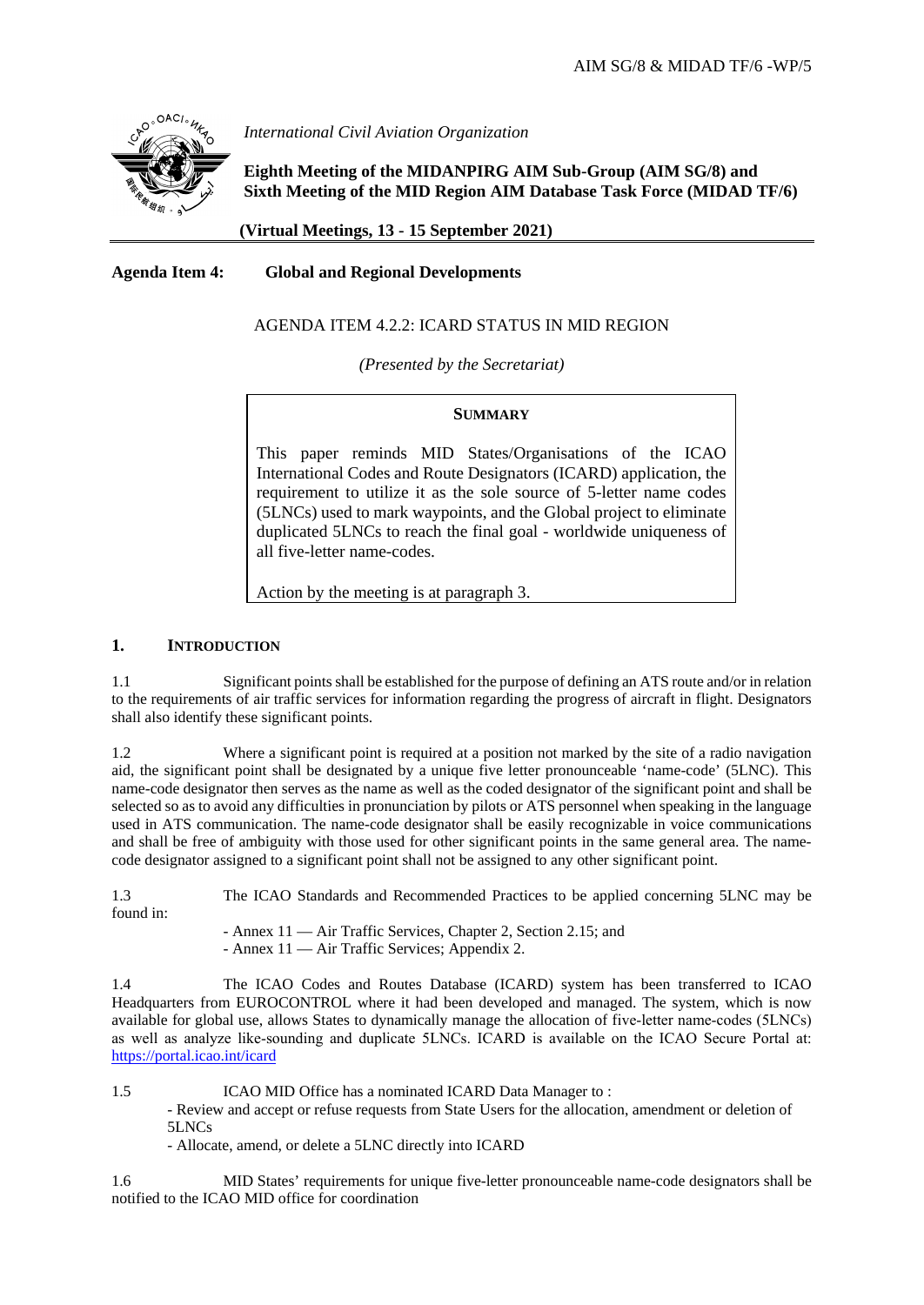# **2. DISCUSSION**

### *STATE USERS*

2.1 All States/Organisations with any responsibility for or involvement in the design, implementation and/or regulation of ATS routes and instrument flight procedures must have suitable personnel registered in ICARD. In all cases where any personnel of a State Regulator or Air Navigation Service Provider are responsible for the allocation of 5LNC for ATS routes, Standard Instrument Departures (SIDs), Standard Terminal Arrival Routes (STARS) or Instrument Approach Procedures (IAP), at least one person, and preferably two, must be registered as an ICARD\_5LNC\_PLANNER to ensure compliance with Annex 11 requirements. The List of ICARD Planners in MID Region is provided in **Appendix A**.

2.2 MID States are asked to clean up the list of people in **Appendix A** who has access to the ICARD website as state user and notify ICAO MID office to remove those who do not currently use ICARD.

2.3 Moreover, Several MID States/Organisations do not currently have any registered ICARD\_5LNC\_PLANNER. If these States/Organisations allocate 5LNC outside the ICARD system, they are not compliant with the requirements of Annex 11.

## *5LNC DUPLICATION RESOLUTION*

2.4 ICAO State Letter AN 11/45.5-17/101 dated 11 August 2017 has identified a number of issues related to the five-letter name-code (5LNC) uniqueness, continuing to create difficulties causing potential safetyrelated issues, which include:

a) Significant number of duplicated codes,

b) Similar sounding codes in close proximity or on the same flight plan route,

c) Differences between 5LNC data registered in ICARD and published in national Aeronautical Information Publications (AIPs).

2.5 ICAO HQ compiled a full list of global 5LNC duplication in 2018. There were 3905 duplicated 5LNCs worldwide, in which 113 were in MID region. ICAO and States/Administrations need to work together to resolve this issue on a case-by-case basis.

2.6 The compiled a list of duplicated 5LNC for MID region is provided in **Appendix B**. The MID 5LNC Status' contains following information for each States:

- a) Total number of duplicated 5LNCs;
- b) 5LNCs for which priority is allocated;
- c) 5LNCs for which priority is allocated to other States or Administrations; and
- d) 5LNCs for which priority to be determined by duplicate resolution rules.

#### *COMMON RULES FOR REPLACEMENT OF DUPLICATED 5LNCS*

2.7 Whenever possible Member States with 5LNCs of the same name but allocated to more than one physical location (duplicates, triplicates, quadruplicates, etc.) shall discuss the voluntary release of duplicated 5LNCs to allow one State to retain that 5LNC. If no resolution is agreed, the following 5LNC duplicate resolution rules will apply:

*RULE 1.* Priority is given to (a)  $5LNC(s)$  which is (are) already allocated in ICARD. Duplicated 5LNCs that are not allocated in ICARD shall be replaced by new 5LNCs. If two or more 5LNCs of the same name are in ICARD, Rule 2 applies*.*

*RULE 2.* If two or more 5LNCs of the same name are allocated in ICARD:

a) Creation date (date when the 5LNC was allocated in ICARD for that State)

If there are two or more 5LNCs with a creation date, the earliest date will have priority. After verification that the State with the priority date is still using that 5LNC, (a) new 5LNC(s) shall be proposed by the Regional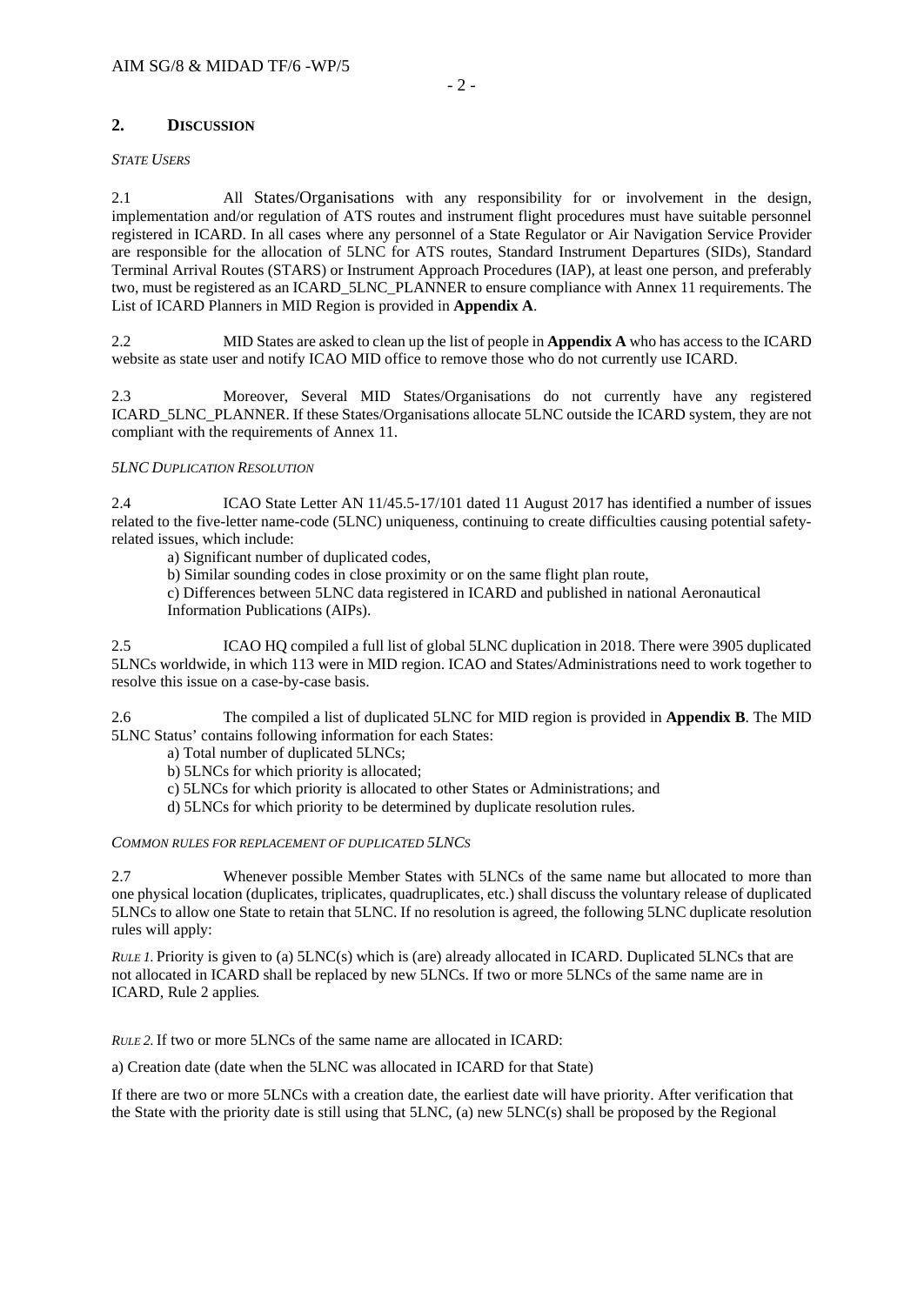Office(s) to the other State(s) with the same duplicated 5LNC;

b) Creation date versus no creation date

A new 5LNC(s) shall be proposed to the State(s) with no ICARD creation date;

c) No creation date

If there are two or more 5LNCs of the same name without creation dates, Rule 3 applies.

*RULE 3*. If Rules 1 and 2 do not resolve the 5LNC duplication, the following characteristics will have priority:

a) 5LNCs used in both terminal airspace (SIDs/STARs) and En-route airspace;

Note: The amount of changes foreseen and publication required in AIP sections AD and ENR could be very large

b) 5LNCs used in high-density/high-complexity terminal airspace (e.g. SIDs/STARs, holdings, instrument approach procedures);

c) 5LNCs used in en-route airspace (e.g. crossovers between two or more ATS routes, transfer of control points, upper/lower airspace routes, etc). Priority shall be given to highest number of ATS routes crossings through the 5LNCs concerned;

d) 5LNCs used in low-density/low-complexity terminal airspace;

e) 5LNCs used in other routes (domestic, temporary, helicopter, etc.)

*RULE 4.* Resolving conflicts:

a) if any of the previous rules do not resolve 5LNC duplicates and if the 5LNC duplicates are within the area of accreditation of one Regional Office, that Regional Office will make the decision;

b) if the 5LNC duplicates are in different regions, the Regional Offices involved shall agree on a resolution;

c) if any of the previous rules do not resolve the 5LNC duplicates, ICAO Headquarters, in coordination with the relevant Regional Office(s), will make the final decision.

#### *ATS ROUTE DESIGNATORS*

2.8 Basic ATS route designators shall be assigned in accordance with the following principles.

- The same basic designator shall be assigned to a main trunk route throughout its entire length, irrespective of terminal control areas, States or regions traversed.
- − Where two or more trunk routes have a common segment, the segment in question shall be assigned each of the designators of the routes concerned, except where this would present difficulties in the provision of air traffic service, in which case, by common agreement, one designator only shall be assigned.
- A basic designator assigned to one route shall not be assigned to any other route.
- States' requirements for designators shall be notified to the Regional Offices of ICAO for coordination.

#### *DISTRIBUTION OF ROUTE DESIGNATORS*

2.9 Route Designators have been distributed by the Air Navigation Bureau to the MID region according to the following table:

| Basic            | A, B, G, R – Routes which form part of the Regional Networks of ATS routes and are not  |  |  |  |  |  |  |  |  |  |
|------------------|-----------------------------------------------------------------------------------------|--|--|--|--|--|--|--|--|--|
| Designator       | Area Navigation routes (Regional, Conventional)                                         |  |  |  |  |  |  |  |  |  |
|                  | L, M, N, P – Area Navigation (RNAV) routes which form part of the Regional Networks     |  |  |  |  |  |  |  |  |  |
|                  | of ATS routes (Regional, RNAV)                                                          |  |  |  |  |  |  |  |  |  |
|                  | $H, J, V, W -$ Routes which do not form part of the regional networks of ATS routes and |  |  |  |  |  |  |  |  |  |
|                  | are not Area Navigation routes (Non-Regional, Conventional)                             |  |  |  |  |  |  |  |  |  |
|                  | Q, T, Y, Z – Area Navigation (RNAV) routes which do not form part of the regional       |  |  |  |  |  |  |  |  |  |
|                  | networks of ATS routes (Non-Regional, RNAV)                                             |  |  |  |  |  |  |  |  |  |
| Prefix<br>before | K - Low level route established for use primarily by helicopters                        |  |  |  |  |  |  |  |  |  |
| designator       | U - Route or portion thereof is established in upper airspace                           |  |  |  |  |  |  |  |  |  |
|                  | S - Route established exclusively for use by supersonic aircraft                        |  |  |  |  |  |  |  |  |  |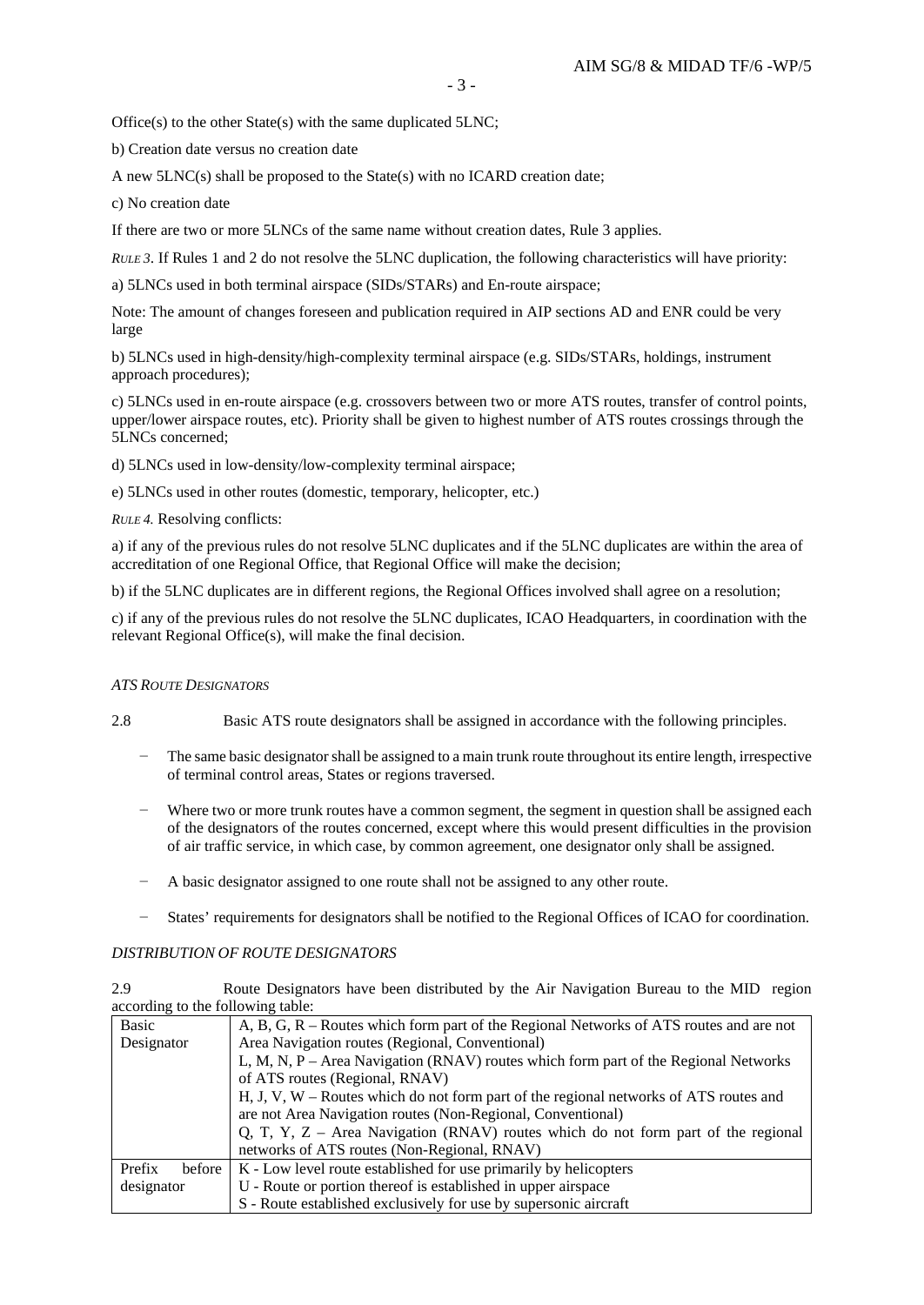| v<br>Ņ |  |
|--------|--|
|--------|--|

| $\sim$<br>$\sim$<br>atter<br>SUITTIX. | Advisory service only is provided.<br>$\sim$             |
|---------------------------------------|----------------------------------------------------------|
| designator                            | $G_{-}$<br>- Flight information service only is provided |

| MID                     |                    |                    |                    |                    |                               | М                             |                               |                               |
|-------------------------|--------------------|--------------------|--------------------|--------------------|-------------------------------|-------------------------------|-------------------------------|-------------------------------|
| Number<br><b>Blocks</b> | 400-424<br>775-799 | 400-424<br>525-549 | 650-674<br>775-799 | 650-674<br>775-799 | 300-324<br>550-574<br>700-724 | 300-324<br>550-574<br>700-724 | 300-324<br>550-574<br>700-724 | 300-324<br>550-574<br>700-724 |

2.10 Regarding domestic ATS routes (codes H, J, V, W for non-RNAV routes and Q, T, Y, Z for RNAV routes), these do not need to be coordinated with the ICAO MID Regional Office, unless they affect other States such as when a near-boundary or boundary operation is planned, as the MID eANP - Volume II only contains regional routes. However, States must comply with the designation provisions of Annex 11 for both regional and domestic routes.

## *PUBLICATION*

2.11 The significant point name-codes (5LNC) shall be promulgated in accordance with AIRAC Cycle, or as part of relevant airspace changes.

2.12 The Route Designator shall be promulgated in accordance with AIRAC Cycle, or as part of relevant airspace changes.

## **3. ACTION BY THE MEETING**

3.1 The meeting is invited to:

- a) note the information contained in this paper;
- b) note the relevant standards and policy;
- c) invite States to clean up the list of people who has access to the ICARD website as state user and notify ICAO MID office to remove those who do not currently use ICARD.
- d) ensure that each Administration has at least 1, and preferably 2, registered ICARD 5LNC planners;
- e) urge States to clear up duplicates 5LNCs as per the action plan in the **Appendix B**.
- f) discuss any relevant matters as appropriate.

**------------------**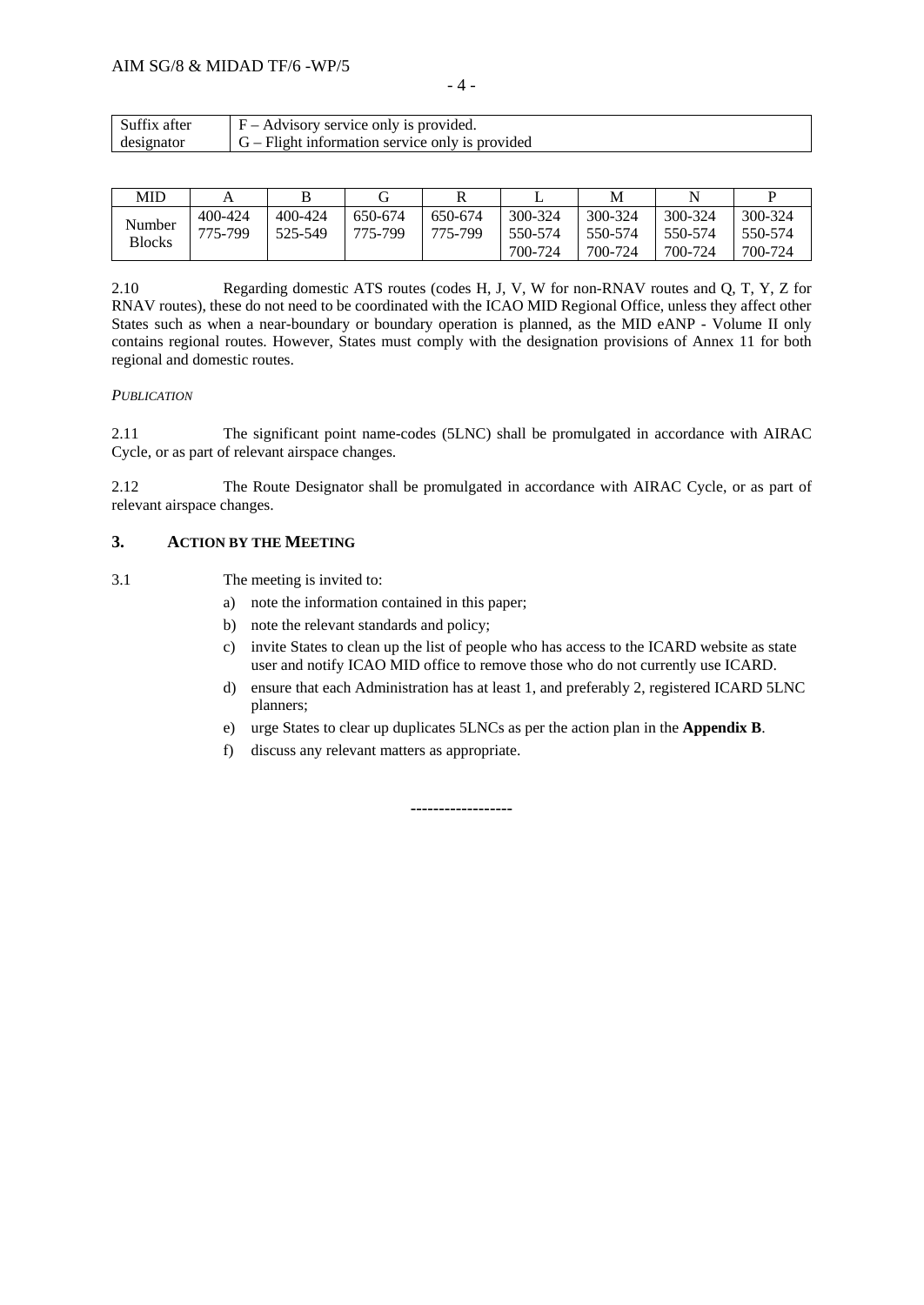|                               | <b>MID ICARD Planners</b>                                               |                                                |                                |                            |                                                                  |                                     |  |  |  |  |  |  |  |
|-------------------------------|-------------------------------------------------------------------------|------------------------------------------------|--------------------------------|----------------------------|------------------------------------------------------------------|-------------------------------------|--|--|--|--|--|--|--|
| <b>COUNTRY</b>                | <b>NUMBER OF</b><br><b>ICARD</b><br><b>PLANNERS PER</b><br><b>STATE</b> | <b>FIRST_NAME</b>                              | <b>LAST_NAME</b>               | <b>ORGANIZATION</b>        | <b>EMAIL</b>                                                     | <b>TEL NUMBER</b>                   |  |  |  |  |  |  |  |
| <b>BAHRAIN</b>                | -1                                                                      | Abdulla                                        | Al Qadhi                       | <b>CAA</b>                 | aalqadhi@mtt.gov.bh                                              | +97317321180                        |  |  |  |  |  |  |  |
| <b>EGYPT</b>                  | -1                                                                      | Ehab                                           | Raslan                         | <b>NANSC</b>               | Ehab.rasslan@gmail.com                                           | $+201126990000$                     |  |  |  |  |  |  |  |
| <b>IRAN</b>                   | 3                                                                       | <b>IRAN</b><br>pashaei<br>Majid                | <b>AIM</b><br>javad<br>Rezaei  | Iran Airport Company       | ais iran@airport.ir<br>ja_pashaei@yahoo.com<br>majidre@yahoo.com | +98 2166025108<br>$+98-21-66025108$ |  |  |  |  |  |  |  |
| <b>IRAQ</b>                   | 3                                                                       | Ali<br>Walid<br>Hassan                         | Ibrahim<br>Ali<br>Laith Jabbar | Iraqi CAA                  | alikhalil@iraqcaa.com<br>aliwalid23@yahoo.com                    | +9647901568252                      |  |  |  |  |  |  |  |
| <b>JORDAN</b>                 | $\mathbf{1}$                                                            | Tamer                                          | Alnabelsi                      | <b>CARC</b>                | Tamer.Al-<br>Nabulsi@CARC.GOV.JO                                 | 00962799154030                      |  |  |  |  |  |  |  |
| <b>KUWAIT</b>                 |                                                                         | abdullah                                       | aladwani                       | <b>DGCA Kuwait</b>         | abm.aladwani@dgca.gov.kw                                         | +965 2476 25 31                     |  |  |  |  |  |  |  |
| <b>LEBANON</b>                | $\mathbf{1}$                                                            | <b>Bassem</b>                                  | Nasser                         | <b>DGCA</b>                | bnasser@beirutairport.gov.lb                                     | +9613242187                         |  |  |  |  |  |  |  |
| <b>LIBYA</b>                  | $\boldsymbol{0}$                                                        |                                                |                                |                            |                                                                  |                                     |  |  |  |  |  |  |  |
| <b>OMAN</b>                   | $\mathbf{1}$                                                            | <b>NASSER</b>                                  | <b>ALTUWAIYA</b>               | Oman CAA                   | nass2008@paca.gov.om                                             | +96824354768                        |  |  |  |  |  |  |  |
| <b>QATAR</b>                  |                                                                         | Faisal                                         | Alqahtani                      | Qatar CAA                  | faisal.alqahtani@caa.gov.qa                                      | +974 44705888                       |  |  |  |  |  |  |  |
| <b>SAUDI</b><br><b>ARABIA</b> | 3                                                                       | Hamad<br><b>KSA-GACA AIS</b><br><b>MOHAMED</b> | Alaufi<br><b>SAHLI</b>         | <b>GACA</b><br><b>SANS</b> | hmalaufi@gaca.gov.sa<br>aim@sans.com.sa<br>msahli@gaca.gov.sa    | +966 555611136<br>+966126290564     |  |  |  |  |  |  |  |
| <b>SUDAN</b>                  | 2                                                                       | <b>Bushara</b><br>abdalla                      | nasr bushara<br>yasir          |                            | yassir7676@yahoo.com                                             |                                     |  |  |  |  |  |  |  |
| <b>SYRIA</b>                  | $\overline{0}$                                                          |                                                |                                |                            |                                                                  |                                     |  |  |  |  |  |  |  |
| <b>UAE</b>                    | 3                                                                       | Talal<br>Abdalla<br>Roberts                    | Hammadi<br>Al Rashidi<br>Alan  |                            | thammadi@szc.gcaa.ae<br>akaabi@szc.gcaa.ae                       | +971 2 599 6891                     |  |  |  |  |  |  |  |
| <b>YEMEN</b>                  |                                                                         | hashed                                         | abdulwasaa                     | <b>CAMA</b>                | hashedkamel@hotmail.com                                          | 771-707-019                         |  |  |  |  |  |  |  |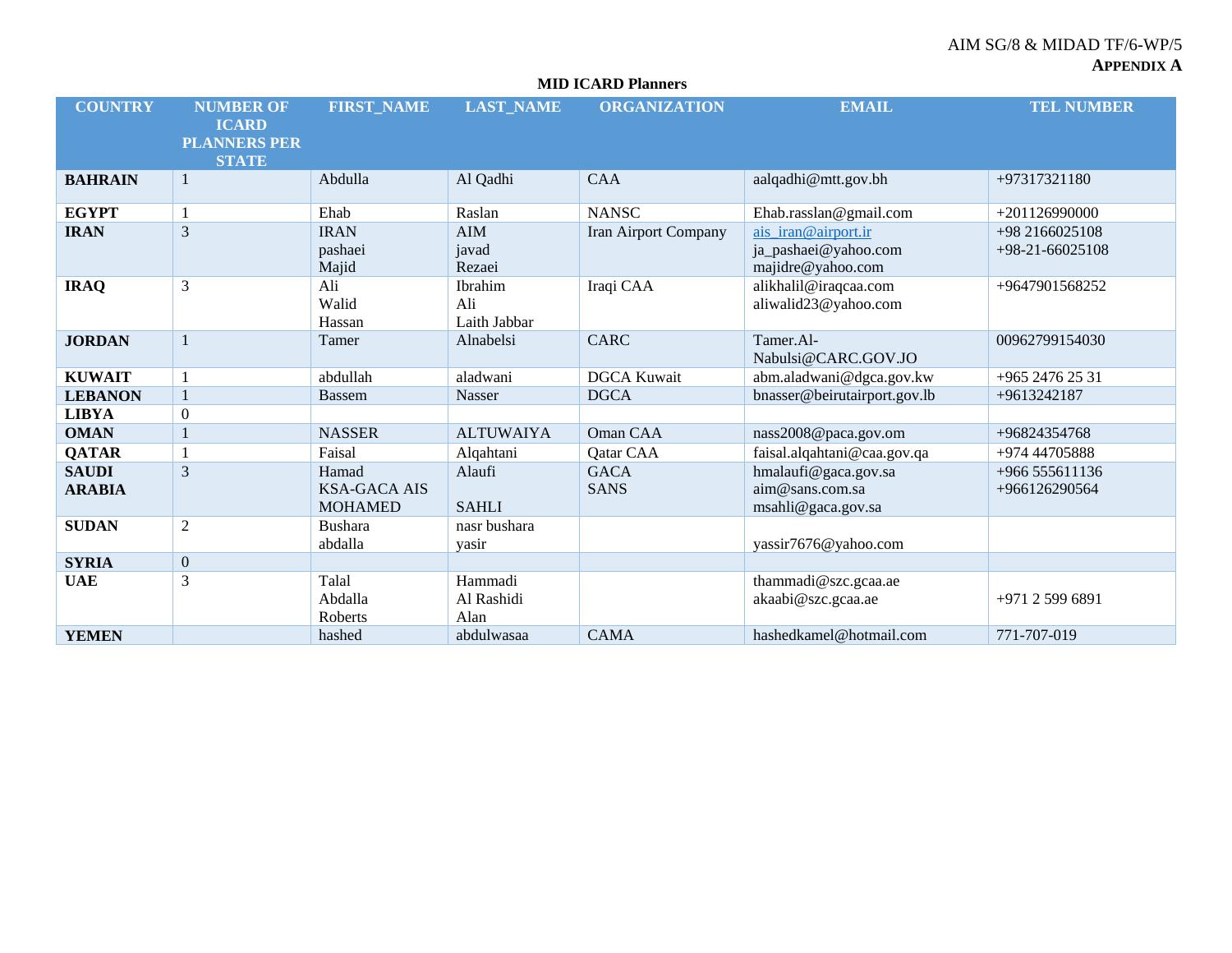# **MID REGION DUPLICATED 5LNCS REPORT**

|    | <b>Status</b>                                           | <b>Number of</b><br><b>Duplicates</b> | <b>States</b>                                                     | <b>Priority</b> | <b>Action</b>         | <b>Champion</b> | <b>Supported</b><br>by                        | <b>Report</b><br>to.    |
|----|---------------------------------------------------------|---------------------------------------|-------------------------------------------------------------------|-----------------|-----------------------|-----------------|-----------------------------------------------|-------------------------|
| 1. | Duplication of 5LNC<br>"ALAMA" FIR<br>boundary          | $\overline{2}$                        | France, Oman/India                                                | France          | Remove<br>duplication | Oman            | <b>ICAO</b><br><b>APAC</b><br><b>ICAO MID</b> | AIM SG<br><b>ATM SG</b> |
| 2. | Duplication of 5LNC<br>"ALPOT" on airway<br>M691 & P559 | $\overline{2}$                        | Saudi Arabia, Bahrain                                             | Saudi Arabia    | Remove<br>duplication | Bahrain         | <b>ICAO MID</b>                               | AIM SG<br>ATM SG        |
| 3. | Duplication of 5LNC<br>"ALSAN" on airway<br>G667        | $\overline{2}$                        | Republic of Korea,<br>Kuwait/Iraq (FIR<br>boundary)               | Kuwait          | Remove<br>duplication | <b>ICAO MID</b> | <b>ICAO</b><br><b>APAC</b>                    | AIM SG<br>ATM SG        |
| 4. | Duplication of 5LNC<br>"ALSIR" on airway<br>P752 & Q624 | $\overline{2}$                        | Canada, Yemen/India                                               | Canada          | Remove<br>duplication | <b>ICAO MID</b> | <b>ICAO</b><br><b>NACC</b>                    | AIM SG<br>ATM SG        |
| 5. | Duplication of 5LNC<br>"ALTEP" on airway<br><b>B544</b> | $\overline{2}$                        | UAE/Saudi Arabia                                                  | <b>UAE</b>      | Remove<br>duplication | Saudi Arabia    | <b>ICAO MID</b>                               | AIM SG<br><b>ATM SG</b> |
| 6. | Duplication of 5LNC<br>"AMATO" on airway<br>A727        | $\overline{2}$                        | Haiti, Sudan/Ethiopia                                             | Haiti           | Remove<br>duplication | Sudan           | <b>ICAO ESAF</b><br><b>ICAO MID</b>           | AIM SG<br>ATM SG        |
| 7. | Duplication of 5LNC<br>"AMBAL" on airway<br>L425        | $\mathfrak{D}$                        | Colombia, Saudi Arabia                                            | <b>KSA</b>      | Remove<br>duplication | <b>ICAO MID</b> | <b>SAM</b>                                    | AIM SG<br>ATM SG        |
| 8. | Duplication of 5LNC<br>"AMBOD" on airway<br>P312 & P751 | $\overline{2}$                        | Yemen.<br>Madagascar/Mauritius<br>(FIR boundary)                  | Yemen           | Remove<br>duplication | <b>ICAO MID</b> | <b>ESAF</b>                                   | AIM SG<br>ATM SG        |
| 9. | Duplication of 5LNC<br>"ANVIX" on airway<br>L223        | $\overline{2}$                        | <b>United Arab</b><br>Emirates/Oman (FIR<br>boundary), Seychelles | <b>UAE</b>      | Remove<br>duplication | <b>ICAO MID</b> | <b>ESAF</b>                                   | AIM SG<br><b>ATM SG</b> |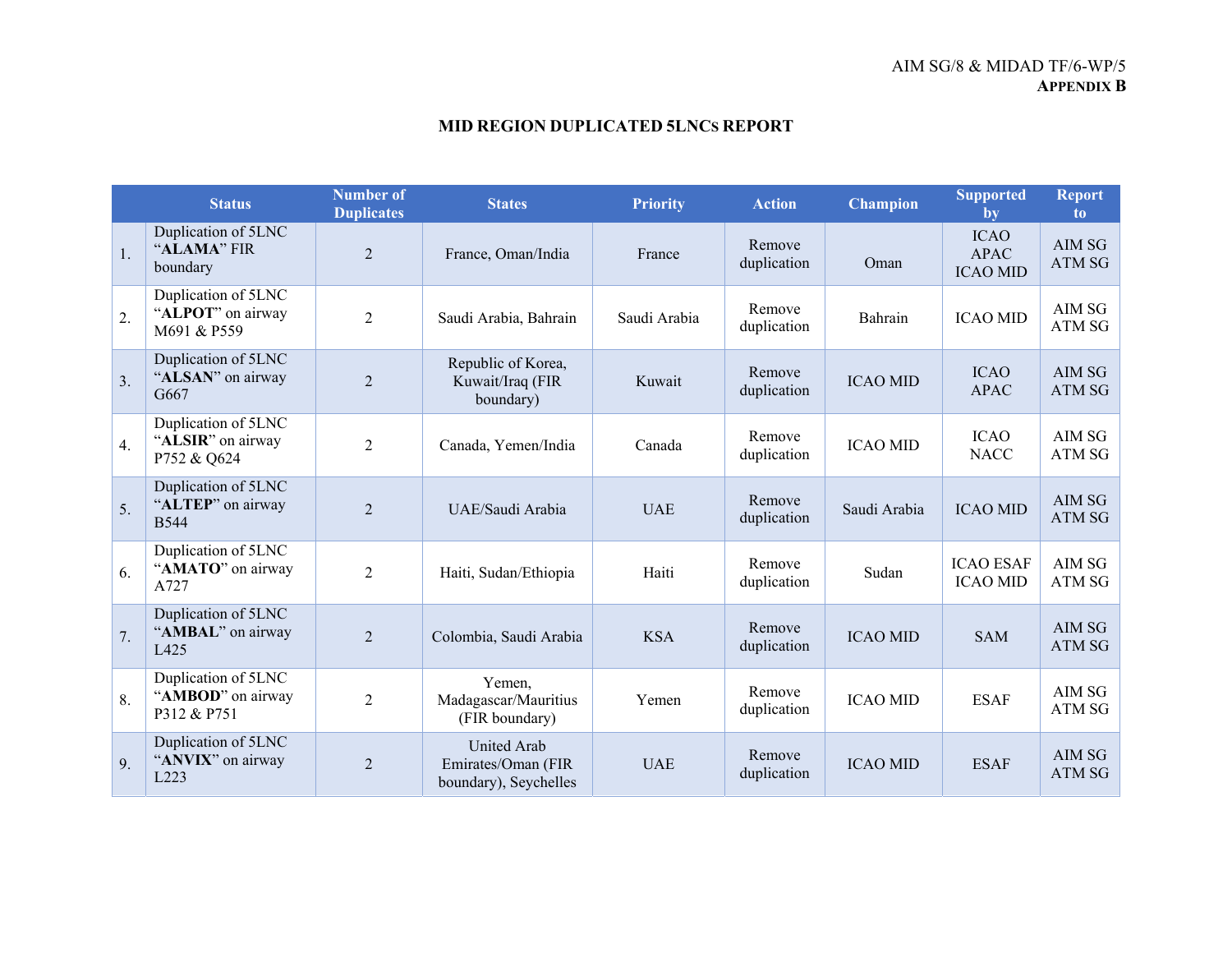|     |                                                                |                |                                                                               | $B-2$             |                       |                 |                               |                         |
|-----|----------------------------------------------------------------|----------------|-------------------------------------------------------------------------------|-------------------|-----------------------|-----------------|-------------------------------|-------------------------|
| 10. | Duplication of 5LNC<br>"ASKOL" on airway<br>M863               | $\overline{2}$ | Sudan/Chad, Russian<br>Federation                                             | Sudan/Chad        | Remove<br>duplication | <b>ICAO MID</b> | <b>ICAO</b><br><b>EUR/NAT</b> | AIM SG<br>ATM SG        |
| 11. | Duplication of 5LNC<br>"ASPEL" on airway<br>G669               | $\overline{2}$ | Kuwait, Japan                                                                 | Kuwait            | Remove<br>duplication | <b>ICAO MID</b> | <b>ICAO</b><br><b>APAC</b>    | AIM SG<br>ATM SG        |
| 12. | Duplication of 5LNC<br>"BAKIR" on airway<br>R652               | $\overline{2}$ | Turkey, Jordan                                                                | Turkey            | Remove<br>duplication | Jordan          | <b>ICAO MID</b>               | AIM SG<br>ATM SG        |
| 13. | Duplication of 5LNC<br>"BALMA" on airway<br>L620 & R655        | $\overline{2}$ | Cyprus/Lebanon (FIR<br>boundary), Indonesia                                   | Lebanon           | Remove<br>duplication | <b>ICAO MID</b> | <b>APAC</b>                   | AIM SG<br><b>ATM SG</b> |
| 14. | Duplication of 5LNC<br>"BASEM" on airway<br>R785               | 3              | Republic of Korea,<br>Syrian Arab Republic,<br>Australia                      | Republic of Korea | Remove<br>duplication | Syria           | <b>ICAO MID</b>               | AIM SG<br>ATM SG        |
| 15. | Duplication of 5LNC<br>"BAYAN" on airway<br>P430               | $\overline{4}$ | Bahrain/Qatar,<br>Mongolia, Philippines                                       | Mongolia          | Remove<br>duplication | Bahrain/Qatar   | <b>ICAO MID</b>               | AIM SG<br>ATM SG        |
| 16. | Duplication of 5LNC<br>"BOGUM" on airway<br>G660               | $\overline{2}$ | Sudan, Taiwan                                                                 | Sudan             | Remove<br>duplication | <b>ICAO MID</b> | <b>ICAO</b><br><b>APAC</b>    | AIM SG<br>ATM SG        |
| 17. | Duplication of 5LNC<br>"BOMIX" on airway<br>B403               | $\overline{2}$ | Yemen/Somalia, India                                                          | Yemen/Somalia     | Remove<br>duplication | <b>ICAO MID</b> | <b>ICAO</b><br><b>APAC</b>    | AIM SG<br><b>ATM SG</b> |
| 18. | Duplication of 5LNC<br>"BONAR" on airway<br>M620, M980, M9, M7 | $\overline{c}$ | Libya/Malta (FIR<br>boundary), Indonesia                                      | Libya             | Remove<br>duplication | <b>ICAO MID</b> | <b>APAC</b>                   | AIM SG<br>ATM SG        |
| 19. | Duplication of 5LNC<br>"BRAVO" on airway<br>L513 & R785        | $\overline{4}$ | China (Taiwan), India,<br>Syrian Arab Republic,<br><b>Brazil</b>              | <b>Brazil</b>     | Remove<br>duplication | Syria           | <b>ICAO MID</b>               | AIM SG<br><b>ATM SG</b> |
| 20. | Duplication of 5LNC<br>"CEDAR" on airway<br>R <sub>655</sub>   | 6              | Brazil, United<br>Kingdom, Lebanon,<br>Japan, Australia, China<br>(Hong Kong) | <b>UK</b>         | Remove<br>duplication | Lebanon         | <b>ICAO MID</b>               | AIM SG<br>ATM SG        |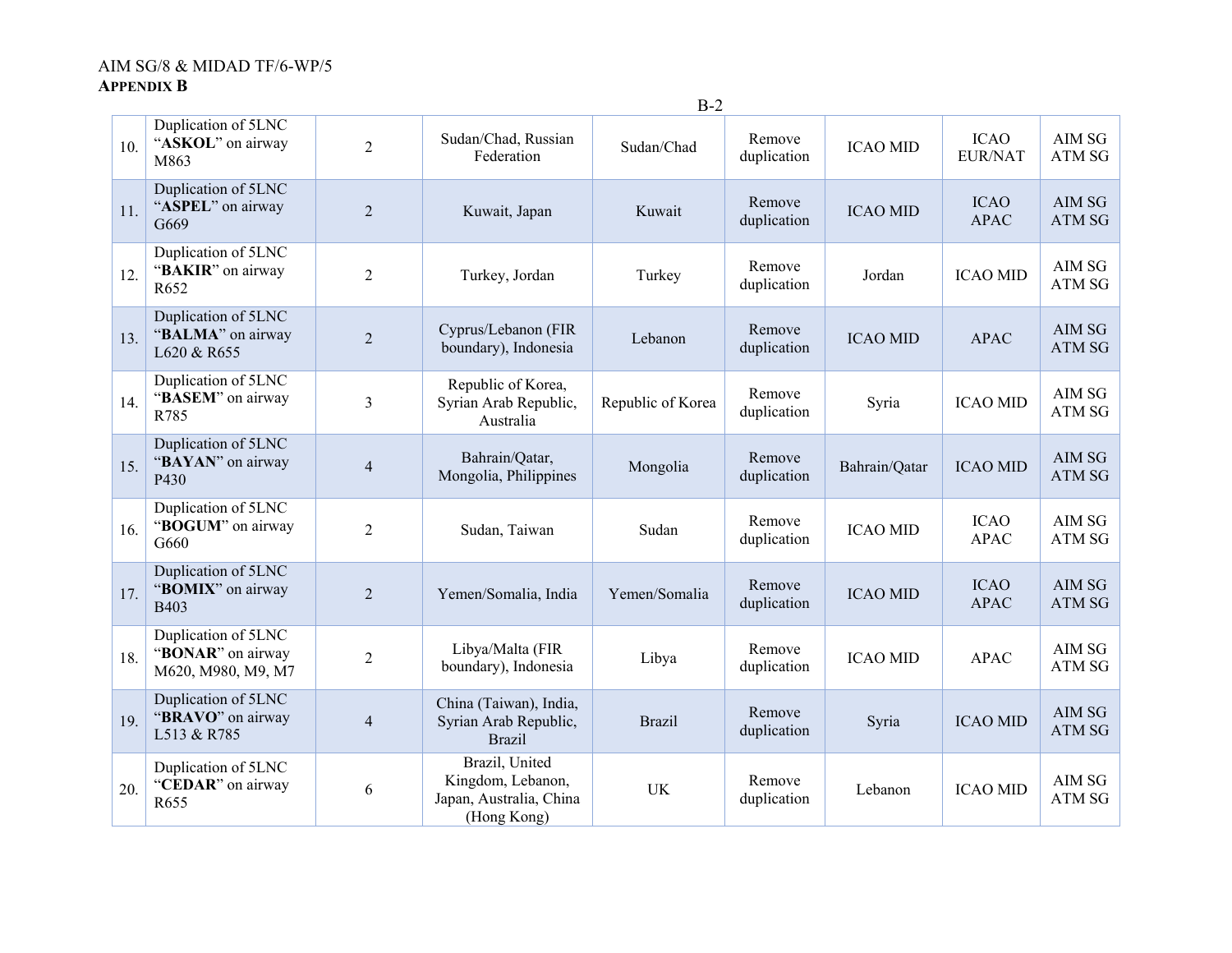| 21. | Duplication of 5LNC<br>"CLAMS" on airway<br>A411                            | $\overline{2}$ | United States of<br>America, Libya                                                                                      | <b>USA</b>                                              | Remove<br>duplication                                   | Libya           | <b>ICAO MID</b> | AIM SG<br>ATM SG        |  |
|-----|-----------------------------------------------------------------------------|----------------|-------------------------------------------------------------------------------------------------------------------------|---------------------------------------------------------|---------------------------------------------------------|-----------------|-----------------|-------------------------|--|
| 22. | Duplication of 5LNC<br>"DANAL" on airway<br>P975                            | $\overline{2}$ | Kuwait, Australia                                                                                                       | Kuwait                                                  | Remove<br>duplication                                   | <b>ICAO MID</b> | <b>APAC</b>     | AIM SG<br>ATM SG        |  |
| 23. | Duplication of 5LNC<br>"DANAN" on airway<br>B526 & R674                     | $\overline{2}$ | Yemen, Republic of<br>Korea                                                                                             | Yemen                                                   | Remove<br>duplication                                   | <b>ICAO MID</b> | <b>APAC</b>     | AIM SG<br>ATM SG        |  |
| 24. | Duplication of 5LNC<br>"DEKIL" on airway<br>M731, M727, G858,<br>G727       | $\overline{c}$ | Libya/Chad, Republic<br>of Korea                                                                                        | To be determined by the 5LNC Duplicate Resolution Rules |                                                         |                 |                 |                         |  |
| 25. | Duplication of 5LNC<br>"DEKUM" on airway<br>B12, M568                       | $\overline{2}$ | South<br>Sudan/Democratic<br>Republic of the Congo<br>(FIR boundary), United<br><b>States of America</b>                | Sudan                                                   | Remove<br>duplication                                   | <b>ICAO MID</b> | <b>FAA</b>      | AIM SG<br><b>ATM SG</b> |  |
| 26. | Duplication of 5LNC<br>"DELAM" on airway<br>B612, P324, P566,<br>P313, L320 | $\overline{2}$ | Russian Federation,<br>Sudan                                                                                            | Russian<br>Federation                                   | Remove<br>duplication                                   | Sudan           | <b>ICAO MID</b> | AIM SG<br>ATM SG        |  |
| 27. | Duplication of 5LNC<br>"DELTA" on airway<br>R785                            | 7              | Suriname, Japan,<br>Vanuatu, Syrian Arab<br>Republic, Bhutan,<br>Liberia, Lao People's<br>Democratic Republic,<br>India | Suriname                                                | Remove<br>duplication                                   | Syria           | <b>ICAO MID</b> | AIM SG<br>ATM SG        |  |
| 28. | Duplication of 5LNC<br>"DENSA" on airway<br>M561                            | $\overline{2}$ | Iran (Islamic Republic<br>of), Japan                                                                                    | Iran                                                    | Remove<br>duplication                                   | <b>ICAO MID</b> | <b>APAC</b>     | AIM SG<br>ATM SG        |  |
| 29. | Duplication of 5LNC<br>"DOLFI" on airway<br>R401                            | 3              | Peru, Libya, Oman                                                                                                       |                                                         | To be determined by the 5LNC Duplicate Resolution Rules |                 |                 |                         |  |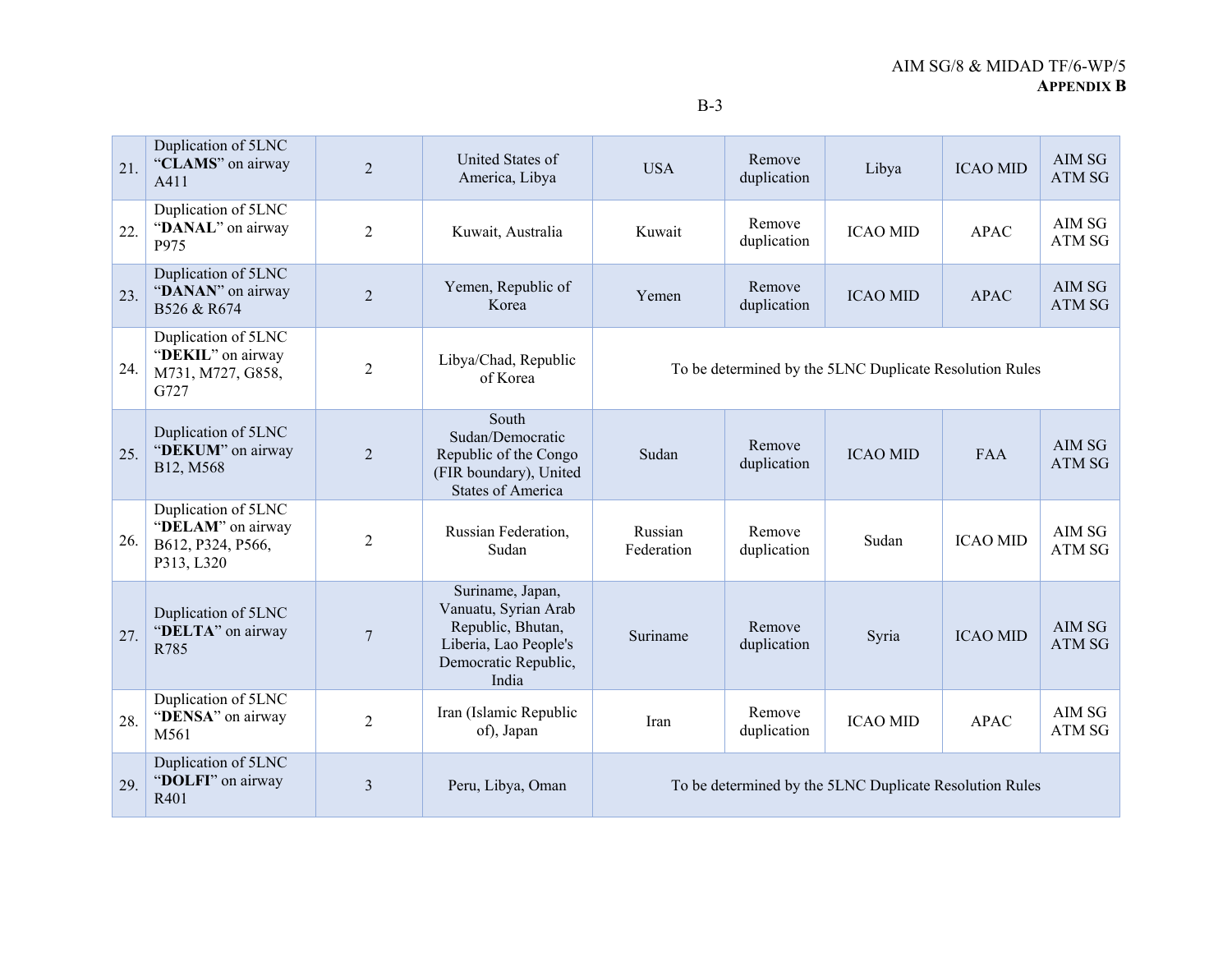|     |                                                                      |                |                                                                                                  | ມ−                                                      |                       |                          |                               |                         |
|-----|----------------------------------------------------------------------|----------------|--------------------------------------------------------------------------------------------------|---------------------------------------------------------|-----------------------|--------------------------|-------------------------------|-------------------------|
| 30. | Duplication of 5LNC<br>"ELELI" on airway<br>M999                     | $\overline{2}$ | Egypt, Indonesia                                                                                 | Egypt                                                   | Remove<br>duplication | <b>ICAO MID</b>          | <b>APAC</b>                   | AIM SG<br>ATM SG        |
| 31. | Duplication of 5LNC<br>"ENADA" FIR<br>boundary                       | $\overline{2}$ | Jordan, Oman/UAE                                                                                 | Jordan                                                  | Remove<br>duplication | Oman/UAE                 | <b>ICAO MID</b>               | AIM SG<br><b>ATM SG</b> |
| 32. | Duplication of 5LNC<br>"FARES" on airway<br>B526, G665, M731,<br>G13 | 3              | Libya/Tunisia (FIR<br>boundary), United<br>States of America,<br>Yemen/Eritrea (FIR<br>boundary) | Libya                                                   | Remove<br>duplication | <b>ICAO MID</b><br>Yemen | <b>FAA</b><br><b>ESAF</b>     | AIM SG<br>ATM SG        |
| 33. | Duplication of 5LNC<br>"GASSI" on airway<br>P559                     | $\overline{3}$ | Philippines, United<br>States of America,<br>Bahrain                                             | <b>USA</b>                                              | Remove<br>duplication | Bahrain                  | <b>ICAO MID</b>               | AIM SG<br><b>ATM SG</b> |
| 34. | Duplication of 5LNC<br>"GETUP" on airway<br>M449 & A412              | $\overline{2}$ | Jordan, United States of<br>America                                                              | Jordan                                                  | Remove<br>duplication | <b>ICAO MID</b>          | FAA                           | AIM SG<br>ATM SG        |
| 35. | Duplication of 5LNC<br>"GIBAX" on airway<br>G652                     | $\overline{2}$ | Yemen, Ethiopia                                                                                  | Yemen                                                   | Remove<br>duplication | <b>ICAO MID</b>          | <b>ICAO ESAF</b>              | AIM SG<br><b>ATM SG</b> |
| 36. | Duplication of 5LNC<br>"GOMRI" on airway<br>B413 & L314              | $\overline{2}$ | Yemen, Algeria                                                                                   | Yemen                                                   | Remove<br>duplication | <b>ICAO MID</b>          | <b>ICAO EUR</b><br><b>NAT</b> | AIM SG<br>ATM SG        |
| 37. | Duplication of 5LNC<br>"HAMED" on airway<br>A424                     | $\overline{2}$ | Yemen, Saudi Arabia                                                                              | Yemen                                                   | Remove<br>duplication | Saudi Arabia             | <b>ICAO MID</b>               | AIM SG<br><b>ATM SG</b> |
| 38. | Duplication of 5LNC<br>"ITGEV" on airway<br><b>B525</b>              | $\overline{2}$ | Sudan/Ethiopia                                                                                   | To be determined by the 5LNC Duplicate Resolution Rules |                       |                          |                               |                         |
| 39. | Duplication of 5LNC<br>"KABAN" on airway<br>L718                     | $\overline{2}$ | Turkey/Iraq (FIR<br>boundary), Philippines                                                       | Iraq                                                    | Remove<br>duplication | <b>ICAO MID</b>          | <b>APAC</b>                   | AIM SG<br>ATM SG        |

 $R-4$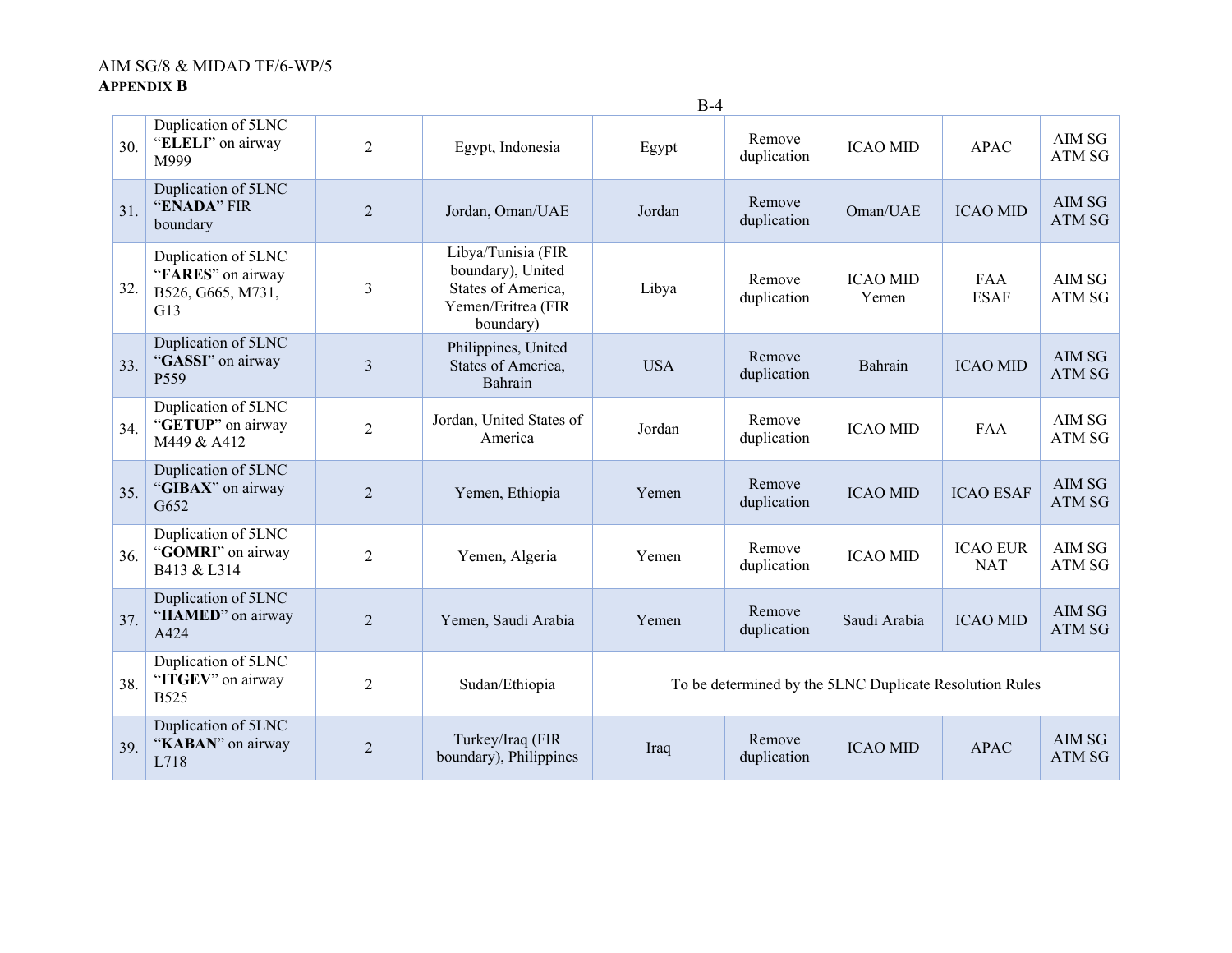| 40. | Duplication of 5LNC<br>"KAMAR" on airway<br>G202        | $\overline{2}$ | Afghanistan/Iran<br>(Islamic Republic of)<br>[FIR boundary], Japan | Iran                                                    | Remove<br>duplication                                   | <b>ICAO MID</b>                                         | <b>APAC</b>                | AIM SG<br>ATM SG        |  |
|-----|---------------------------------------------------------|----------------|--------------------------------------------------------------------|---------------------------------------------------------|---------------------------------------------------------|---------------------------------------------------------|----------------------------|-------------------------|--|
| 41. | Duplication of 5LNC<br>"KAMEL" on airway<br>Q52         | $\overline{2}$ | Jordan/Syria, Colombia                                             |                                                         | To be determined by the 5LNC Duplicate Resolution Rules |                                                         |                            |                         |  |
| 42. | Duplication of 5LNC<br>"KANOK" FIR<br>boundary          | $\overline{2}$ | Iraq/Syria, India                                                  | Iraq/Syria                                              | Remove<br>duplication                                   | <b>ICAO MID</b>                                         | <b>ICAO</b><br><b>APAC</b> | AIM SG<br>ATM SG        |  |
| 43. | Duplication of 5LNC<br>"KAROX" on airway<br><b>B407</b> | $\overline{2}$ | Sudan/Saudi Arabia,<br><b>UAE</b>                                  | Sudan/Saudi<br>Arabia                                   | Remove<br>duplication                                   | <b>UAE</b>                                              | <b>ICAO MID</b>            | AIM SG<br><b>ATM SG</b> |  |
| 44. | Duplication of 5LNC<br>"KARUB" on airway<br>M999        | 2              | Indonesia, Libya                                                   | To be determined by the 5LNC Duplicate Resolution Rules |                                                         |                                                         |                            |                         |  |
| 45. | Duplication of 5LNC<br>"KASOL" on airway<br>B535 & N303 | $\overline{3}$ | Iran (Islamic Republic<br>of), Indonesia, Djibouti                 | Iran                                                    | Remove<br>duplication                                   | <b>ICAO MID</b>                                         | <b>APAC</b><br><b>ESAF</b> | AIM SG<br>ATM SG        |  |
| 46. | Duplication of 5LNC<br>"KATAK" on airway<br>R401        | 3              | Oman, Indonesia,<br>Zimbabwe/Mozambique<br>(FIR boundary)          |                                                         |                                                         | To be determined by the 5LNC Duplicate Resolution Rules |                            |                         |  |
| 47. | Duplication of 5LNC<br>"KATAN" on airway<br><b>B535</b> | $\overline{2}$ | Yemen, Indonesia                                                   | Yemen                                                   | Remove<br>duplication                                   | <b>ICAO MID</b>                                         | <b>APAC</b>                | AIM SG<br><b>ATM SG</b> |  |
| 48. | Duplication of 5LNC<br>"KAVIL" on airway<br>G665        | $\overline{2}$ | Iran, Philippine                                                   | Iran                                                    | Remove<br>duplication                                   | <b>ICAO MID</b>                                         | <b>ICAO</b><br><b>APAC</b> | AIM SG<br>ATM SG        |  |
| 49. | Duplication of 5LNC<br>"KEPOS" on airway<br>M999        | $\overline{2}$ | Madagascar, Libya                                                  | Madagascar                                              | Remove<br>duplication                                   | Libya                                                   | <b>ICAO MID</b>            | AIM SG<br>ATM SG        |  |
| 50. | Duplication of 5LNC<br>"KILIS" on airway<br><b>B544</b> | $\overline{c}$ | Brazil, Turkey/Syrian<br>Arab Republic (FIR<br>boundary)           | <b>Brazil</b>                                           | Remove<br>duplication                                   | Syria                                                   | <b>ICAO MID</b>            | AIM SG<br>ATM SG        |  |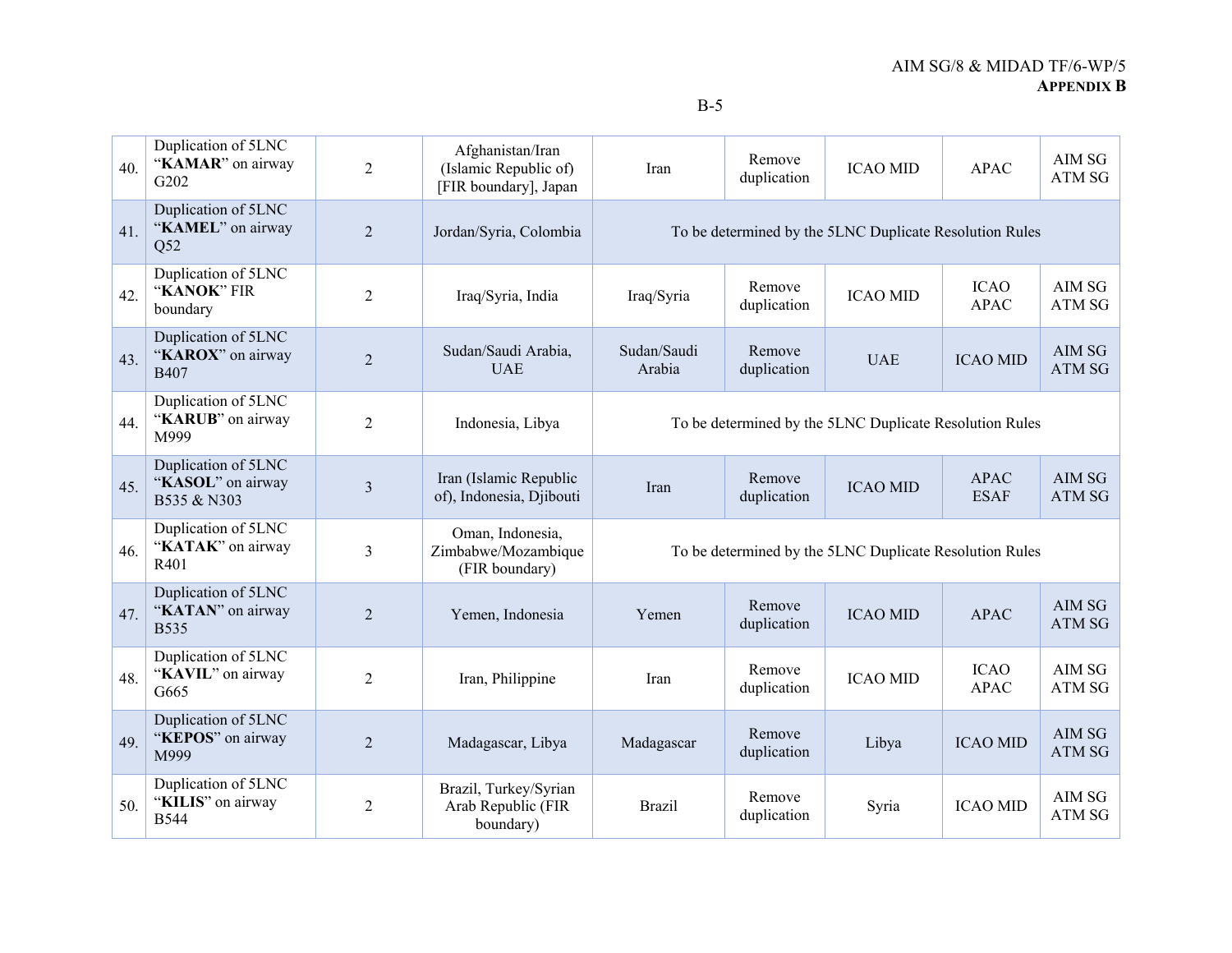|     |                                                              | $B-6$          |                                                                            |                                 |                       |                 |                               |                                  |  |  |
|-----|--------------------------------------------------------------|----------------|----------------------------------------------------------------------------|---------------------------------|-----------------------|-----------------|-------------------------------|----------------------------------|--|--|
| 51. | Duplication of 5LNC<br>"KISAL" on airway<br>N320, L320, P562 | $\overline{2}$ | Central African<br>Republic/Sudan (FIR<br>boundary), Russian<br>Federation | Sudan                           | Remove<br>duplication | <b>ICAO MID</b> | <b>EUR NAT</b>                | AIM SG<br>ATM SG                 |  |  |
| 52. | Duplication of 5LNC<br>"KITUB" on airway<br>G667             | $\overline{2}$ | Saudi Arabia, Canada                                                       | Canada                          | Remove<br>duplication | <b>KSA</b>      | <b>ICAO MID</b>               | AIM SG<br>ATM SG                 |  |  |
| 53. | Duplication of 5LNC<br>"KOBAS" on airway<br><b>B413</b>      | $\overline{2}$ | Eritrea/Saudi Arabia,<br>Indonesia                                         | Eritrea/Saudi<br>Arabia         | Remove<br>duplication | <b>ICAO MID</b> | <b>ICAO</b><br><b>APAC</b>    | AIM SG<br>ATM SG                 |  |  |
| 54. | Duplication of 5LNC<br>"KORAB" on airway<br>M651             | $\overline{2}$ | France, Yemen                                                              | France                          | Remove<br>duplication | Yemen           | <b>ICAO MID</b>               | AIM SG<br>ATM SG                 |  |  |
| 55. | Duplication of 5LNC<br>"KUNDO" on airway<br>P <sub>699</sub> | $\overline{2}$ | Bahrain, Indonesia                                                         | Bahrain                         | Remove<br>duplication | <b>ICAO MID</b> | <b>ICAO</b><br><b>APAC</b>    | AIM SG<br>ATM SG                 |  |  |
| 56. | Duplication of 5LNC<br>"KUMLA" on airway<br>P559             | $\overline{2}$ | Bahrain, Sweden                                                            | Bahrain                         | Remove<br>duplication | <b>ICAO MID</b> | <b>ICAO</b><br><b>EUR/NAT</b> | AIM SG<br>ATM SG                 |  |  |
| 57. | Duplication of 5LNC<br>"LABAD" on airway<br><b>B544</b>      | $\overline{2}$ | Saudi Arabia, Indonesia                                                    | Saudi Arabia                    | Remove<br>duplication | <b>ICAO MID</b> | <b>APAC</b>                   | <b>AIM SG</b><br><b>ATM SG</b>   |  |  |
| 58. | Duplication of 5LNC<br>"LABNA" on airway<br>L604             | $\overline{2}$ | Egypt, Indonesia                                                           | Egypt                           | Remove<br>duplication | <b>ICAO MID</b> | <b>ICAO</b><br><b>APAC</b>    | AIM SG<br>${\bf ATM}$ ${\bf SG}$ |  |  |
| 59. | Duplication of 5LNC<br>"LADEN" on airway<br>B413             | $\overline{2}$ | Sudan/Eritrea (FIR<br>boundary), Russian<br>Federation                     | Sudan                           | Remove<br>duplication | <b>ICAO MID</b> | <b>EUR NAT</b>                | AIM SG<br>ATM SG                 |  |  |
| 60. | Duplication of 5LNC<br>"LATEB" on airway<br>N310 & P300      | $\overline{2}$ | Lebanon/Syrian Arab<br>Republic (FIR<br>boundary), India                   | Lebanon/Syrian<br>Arab Republic | Remove<br>duplication | <b>ICAO MID</b> | <b>APAC</b>                   | AIM SG<br>ATM SG                 |  |  |
| 61. | Duplication of 5LNC<br>"LITAN" on airway<br>N310 & P300      | $\overline{2}$ | Lebanon/Cyprus,<br>Indonesia                                               | Lebanon/Cyprus                  | Remove<br>duplication | <b>ICAO MID</b> | <b>APAC</b>                   | AIM SG<br>ATM SG                 |  |  |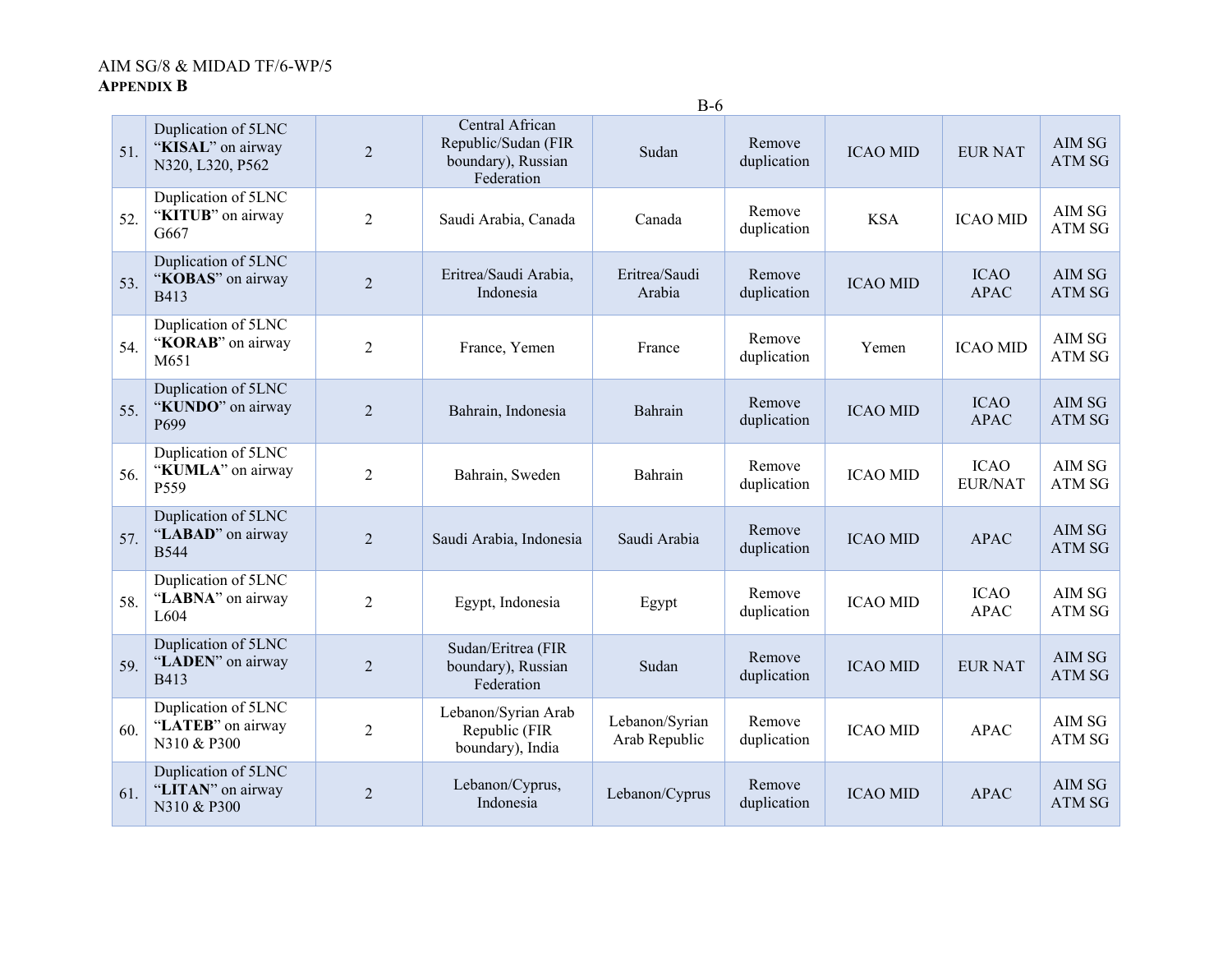| 62. | Duplication of 5LNC<br>"LOSAR" on airway<br>L513             | $\overline{2}$ | Jordan, Indonesia                        | Jordan       | Remove<br>duplication | <b>ICAO MID</b>                                         | <b>ICAO</b><br><b>APAC</b>                     | AIM SG<br><b>ATM SG</b> |
|-----|--------------------------------------------------------------|----------------|------------------------------------------|--------------|-----------------------|---------------------------------------------------------|------------------------------------------------|-------------------------|
| 63. | Duplication of 5LNC<br>"LOTOS" on airway<br>L <sub>564</sub> | 3              | Spain, Saudi Arabia,<br>China (Taiwan)   | Spain        | Remove<br>duplication | <b>KSA</b>                                              | <b>ICAO MID</b>                                | AIM SG<br><b>ATM SG</b> |
| 64. | Duplication of 5LNC<br>"LUGAT" on airway<br>M872             | $\overline{2}$ | Ukraine, Egypt                           | Ukraine      | Remove<br>duplication | Egypt                                                   | <b>ICAO MID</b>                                | AIM SG<br><b>ATM SG</b> |
| 65. | Duplication of 5LNC<br>"MAANI" on airway<br>G782             | $\overline{2}$ | Saudi Arabia, Finland                    | Saudi Arabia | Remove<br>duplication | <b>ICAO MID</b>                                         | <b>ICAO</b><br><b>EUR/NAT</b>                  | AIM SG<br><b>ATM SG</b> |
| 66. | Duplication of 5LNC<br>"MAHDI" on airway<br><b>B407</b>      | $\overline{2}$ | Algeria, Sudan                           | Algeria      | Remove<br>duplication | Sudan                                                   | <b>ICAO MID</b>                                | AIM SG<br>ATM SG        |
| 67. | Duplication of 5LNC<br>"MALLA" on airway<br>L513             | $\overline{2}$ | UAS, Syria                               | <b>UAS</b>   | Remove<br>duplication | Syria                                                   | <b>ICAO MID</b>                                | AIM SG<br><b>ATM SG</b> |
| 68. | Duplication of 5LNC<br>"MISAN" on airway<br>B544 & G667      | $\overline{2}$ | Yemen, Viet Nam                          | Yemen        | Remove<br>duplication | <b>ICAO MID</b>                                         | <b>APAC</b>                                    | AIM SG<br><b>ATM SG</b> |
| 69. | Duplication of 5LNC<br>"MUNGA" on airway<br>A777             | $\overline{2}$ | Oman, Australia                          | Oman         | Remove<br>duplication | <b>ICAO MID</b>                                         | <b>APAC</b>                                    | AIM SG<br>ATM SG        |
| 70. | Duplication of 5LNC<br>"NABIL" on airway<br>M574             | $\overline{2}$ | Indonesia, India/Yemen<br>(FIR boundary) |              |                       | To be determined by the 5LNC Duplicate Resolution Rules |                                                |                         |
| 71. | Duplication of 5LNC<br>"NAMLA" on airway<br>N300             | $\overline{2}$ | Bahrain/UAE, Nadi                        | Bahrain/UAE  | Remove<br>duplication | <b>ICAO MID</b>                                         | <b>ICAO SAM</b><br><b>ICAO</b><br><b>WACAF</b> | AIM SG<br><b>ATM SG</b> |
| 72. | Duplication of 5LNC<br>"NANTO" on airway<br>G665             | $\overline{2}$ | Iran (Islamic Republic<br>of), Indonesia | Iran         | Remove<br>duplication | <b>ICAO MID</b>                                         | <b>APAC</b>                                    | AIM SG<br>ATM SG        |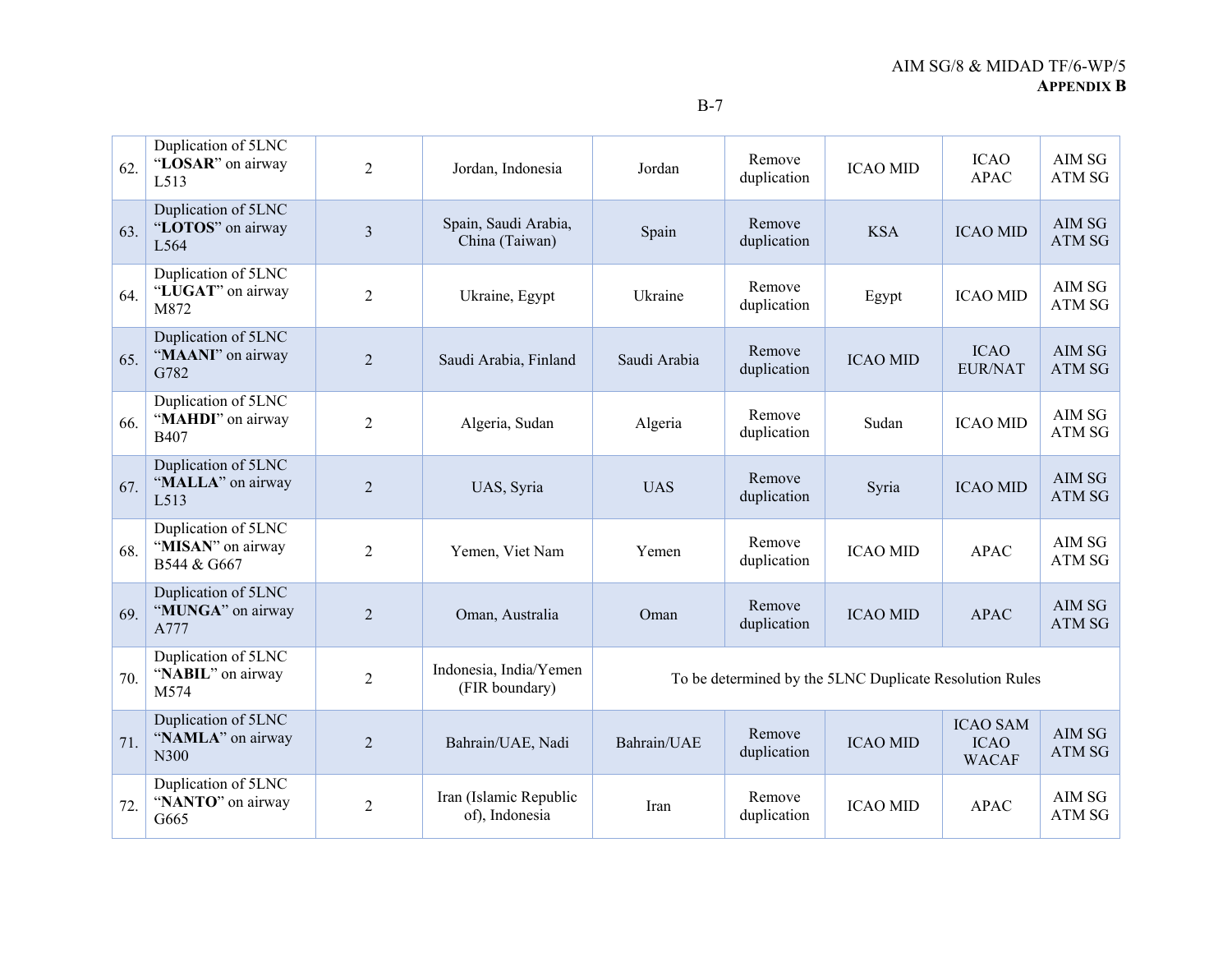|     |                                                         |                |                                                  | ້ບ                        |                       |                       |                                          |                         |
|-----|---------------------------------------------------------|----------------|--------------------------------------------------|---------------------------|-----------------------|-----------------------|------------------------------------------|-------------------------|
| 73. | Duplication of 5LNC<br>"NARMI" on airway<br>B457        | $\overline{2}$ | Morocco, Bahrain/Saudi<br>Arabia (FIR boundary)  | Morocco                   | Remove<br>duplication | <b>KSA</b><br>Bahrain | <b>ICAO MID</b>                          | AIM SG<br><b>ATM SG</b> |
| 74. | Duplication of 5LNC<br>"NASER" on airway<br>A411        | $\overline{2}$ | Russian Federation,<br>Libya                     | Russian<br>Federation     | Remove<br>duplication | Libya                 | <b>ICAO MID</b>                          | AIM SG<br>ATM SG        |
| 75. | Duplication of 5LNC<br>"NAZAR" on airway<br>A647        | $\overline{2}$ | Iran/Turkmenistan,<br><b>USA</b>                 | Iran/Turkmenistan         | Remove<br>duplication | <b>ICAO MID</b>       | <b>ICAO</b><br><b>NACC</b><br><b>FAA</b> | AIM SG<br>ATM SG        |
| 76. | Duplication of 5LNC<br>"NODLA" on airway<br>G202        | $\overline{2}$ | Iran (Islamic Republic<br>of), Egypt             | Iran                      | Remove<br>duplication | Egypt                 | <b>ICAO MID</b>                          | AIM SG<br>ATM SG        |
| 77. | Duplication of 5LNC<br>"ORBAT" on airway<br>N764 & P751 | $\overline{2}$ | Tunisia, Yemen                                   | Tunisia                   | Remove<br>duplication | Yemen                 | <b>ICAO MID</b>                          | AIM SG<br><b>ATM SG</b> |
| 78. | Duplication of 5LNC<br>"PADUR" on airway<br>Q615, P753  | $\overline{2}$ | Panama/Central<br>America, Saudi<br>Arabia/Yemen | Panama/Central<br>America | Remove<br>duplication | Yemen<br>Saudi Arabia | <b>ICAO MID</b>                          | AIM SG<br>ATM SG        |
| 79. | Duplication of 5LNC<br>"PARAS" on airway<br>G208        | $\overline{2}$ | Iran, Taiwan                                     | Iran                      | Remove<br>duplication | <b>ICAO MID</b>       | <b>ICAO</b><br><b>APAC</b>               | AIM SG<br>ATM SG        |
| 80. | Duplication of 5LNC<br>"PAROT" on airway<br>G208        | $\overline{2}$ | Iran (Islamic Republic<br>of), Indonesia         | Iran                      | Remove<br>duplication | <b>ICAO MID</b>       | <b>APAC</b>                              | AIM SG<br>ATM SG        |
| 81. | Duplication of 5LNC<br>"PASAK" on airway<br>M677        | $\overline{2}$ | Bahrain, Cambodia                                | Bahrain                   | Remove<br>duplication | <b>ICAO MID</b>       | <b>APAC</b>                              | AIM SG<br>ATM SG        |
| 82. | Duplication of 5LNC<br>"PASOS" on airway<br>L550, W850  | $\overline{2}$ | Egypt/Cyprus, Mexico                             | Egypt/Cyprus              | Remove<br>duplication | <b>ICAO MID</b>       | <b>ICAO</b><br><b>NACC</b>               | AIM SG<br>ATM SG        |
| 83. | Duplication of 5LNC<br>"PATOR" on airway<br><b>B417</b> | $\overline{2}$ | Saudi Arabia, Indonesia                          | Saudi Arabia              | Remove<br>duplication | <b>ICAO MID</b>       | <b>ICAO</b><br><b>APAC</b>               | AIM SG<br>ATM SG        |

B-8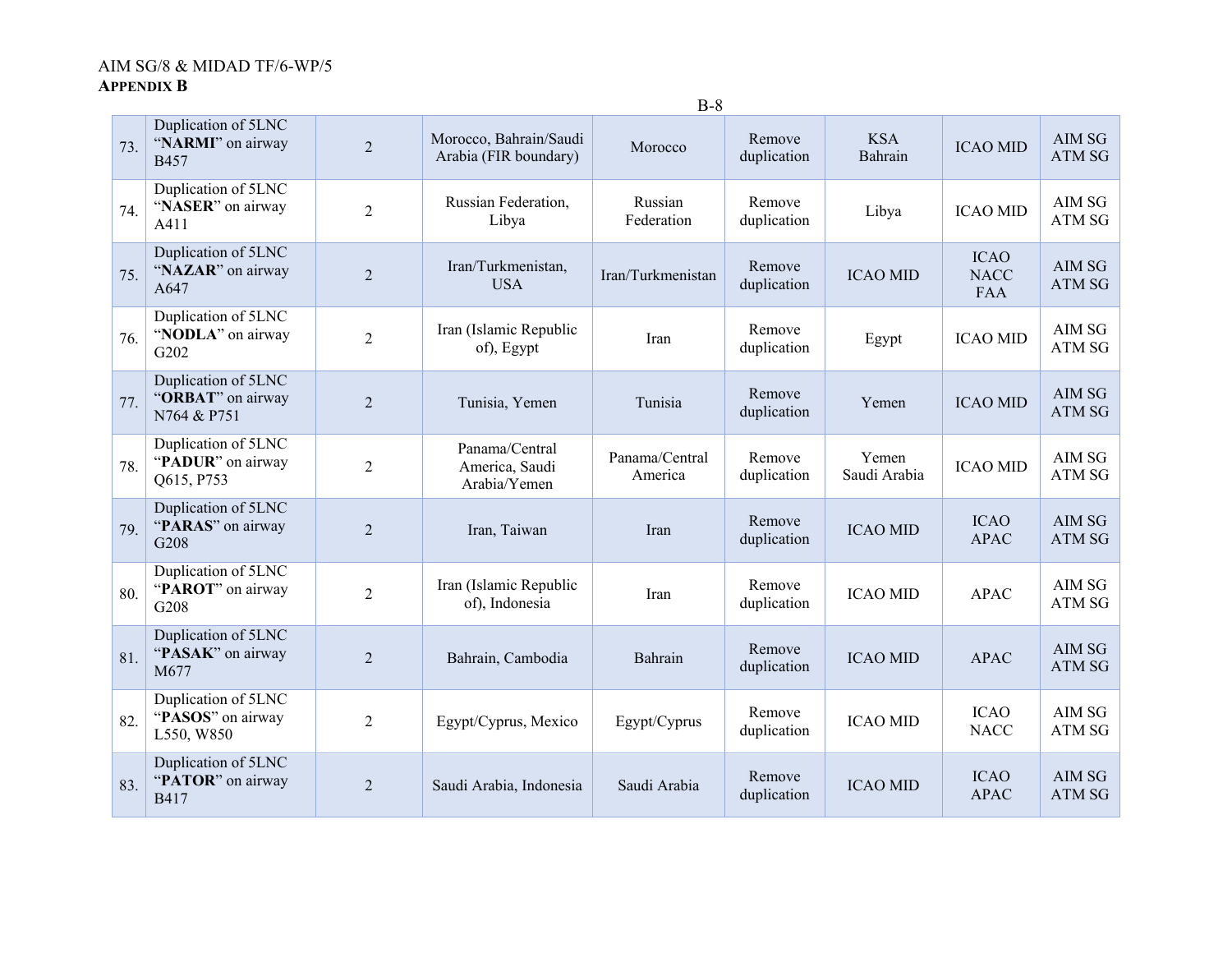| 84. | Duplication of 5LNC<br>"PAVON" on airway<br>M561             | 3                       | Venezuela, Mexico,<br>Iran (Islamic Republic<br>of)                           | Iran         | Remove<br>duplication | <b>ICAO MID</b>       | <b>NACC</b><br><b>SAM</b>     | AIM SG<br>ATM SG        |
|-----|--------------------------------------------------------------|-------------------------|-------------------------------------------------------------------------------|--------------|-----------------------|-----------------------|-------------------------------|-------------------------|
| 85. | Duplication of 5LNC<br>"PETRA" on airway<br>B411 & M449      | 3                       | Thailand, China<br>(mainland), Jordan                                         | Thailand     | Remove<br>duplication | Jordan                | <b>ICAO MID</b>               | AIM SG<br><b>ATM SG</b> |
| 86. | Duplication of 5LNC<br>"PRAWN" on airway<br>A411             | $\overline{\mathbf{4}}$ | Canada, Libya, China<br>(Hong Kong), Australia                                | Canada       | Remove<br>duplication | Libya                 | <b>ICAO MID</b>               | AIM SG<br>ATM SG        |
| 87. | Duplication of 5LNC<br>"PURNA" on airway<br>A418             | $\overline{2}$          | Iran, Indonesia                                                               | Iran         | Remove<br>duplication | <b>ICAO MID</b>       | <b>ICAO</b><br><b>APAC</b>    | AIM SG<br><b>ATM SG</b> |
| 88. | Duplication of 5LNC<br>"RABOL" on airway<br>P751             | 2                       | Yemen, Indonesia                                                              | Yemen        | Remove<br>duplication | <b>ICAO MID</b>       | APAC                          | AIM SG<br>ATM SG        |
| 89. | Duplication of 5LNC<br>"RAGAS" on airway<br>M <sub>561</sub> | $\overline{2}$          | Bahrain/Iran (Islamic<br>Republic of) [FIR<br>boundary],<br>Ethiopia/Djibouti | Bahrain      | Remove<br>duplication | <b>ICAO MID</b>       | <b>ESAF</b>                   | AIM SG<br>ATM SG        |
| 90. | Duplication of 5LNC<br>"RAKID" on airway<br>M318 & M559      | $\overline{2}$          | Saudi Arabia, Yemen                                                           | Saudi Arabia | Remove<br>duplication | Yemen                 | <b>ICAO MID</b>               | AIM SG<br>ATM SG        |
| 91. | Duplication of 5LNC<br>"RASKI" on airway<br>L <sub>301</sub> | 3                       | India/Oman (FIR<br>boundary), Saudi<br>Arabia, Iraq                           | Oman         | Remove<br>duplication | Saudi Arabia,<br>Iraq | <b>ICAO MID</b>               | AIM SG<br><b>ATM SG</b> |
| 92. | Duplication of 5LNC<br>"RIBAM" on airway<br>G650             | $\overline{c}$          | Saudi Arabia, Russian<br>Federation                                           | Saudi Arabia | Remove<br>duplication | <b>ICAO MID</b>       | <b>ICAO</b><br><b>EUR/NAT</b> | AIM SG<br>ATM SG        |
| 93. | Duplication of 5LNC<br>"SABEL" on airway<br>B424 & R674      | $\overline{2}$          | Oman/Yemen (FIR<br>boundary), Philippines                                     | Oman         | Remove<br>duplication | <b>ICAO MID</b>       | <b>ICAO</b><br><b>APAC</b>    | AIM SG<br><b>ATM SG</b> |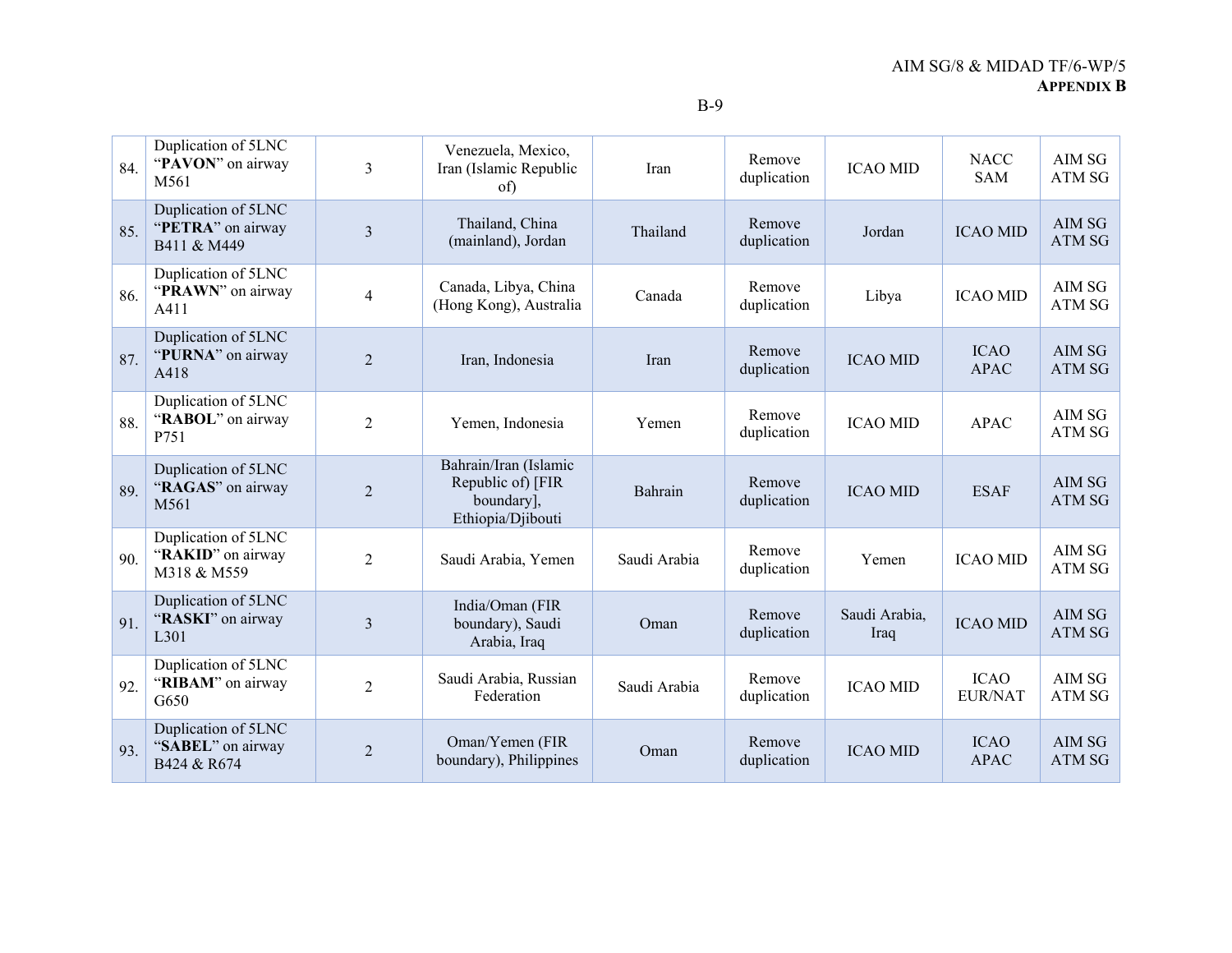|      |                                                         | $B-10$         |                                                            |               |                       |                         |                            |                         |
|------|---------------------------------------------------------|----------------|------------------------------------------------------------|---------------|-----------------------|-------------------------|----------------------------|-------------------------|
| 94.  | Duplication of 5LNC<br>"SALAM" on airway<br>L200, A412  | 3              | Israel/Jordan, Iraq,<br>Indonesia                          | Israel/Jordan | Remove<br>duplication | <b>ICAO MID</b><br>Iraq | <b>ICAO</b><br><b>APAC</b> | AIM SG<br>ATM SG        |
| 95.  | Duplication of 5LNC<br>"SALIM" on airway<br>L601        | $\overline{c}$ | United States of<br>America, Syrian Arab<br>Republic       | <b>USA</b>    | Remove<br>duplication | Syria                   | <b>ICAO MID</b>            | AIM SG<br>ATM SG        |
| 96.  | Duplication of 5LNC<br>"SALUN" on airway<br>L604        | $\overline{2}$ | Egypt/Greece (FIR<br>boundary), China<br>(Taiwan)          | Egypt         | Remove<br>duplication | <b>ICAO MID</b>         | <b>APAC</b>                | AIM SG<br><b>ATM SG</b> |
| 97.  | Duplication of 5LNC<br>"SALWA" on airway<br>M430        | $\overline{2}$ | United States of<br>America, Saudi Arabia                  | <b>USA</b>    | Remove<br>duplication | <b>KSA</b>              | <b>ICAO MID</b>            | AIM SG<br><b>ATM SG</b> |
| 98.  | Duplication of 5LNC<br>"SINKA" on airway<br>G202        | $\overline{c}$ | Iraq, Haiti                                                | Iraq          | Remove<br>duplication | <b>ICAO MID</b>         | <b>NACC</b>                | AIM SG<br>ATM SG        |
| 99.  | Duplication of 5LNC<br>"SOFIA" on airway<br>G202        | $\overline{3}$ | Brazil, Paraguay, Syrian<br>Arab Republic                  | <b>Brazil</b> | Remove<br>duplication | Syria                   | <b>ICAO MID</b>            | AIM SG<br><b>ATM SG</b> |
| 100. | Duplication of 5LNC<br>"SOKAL" on airway<br>L613 & A1   | $\overline{2}$ | Egypt, Australia                                           | Egypt         | Remove<br>duplication | <b>ICAO MID</b>         | <b>APAC</b>                | AIM SG<br>ATM SG        |
| 101. | Duplication of 5LNC<br>"SOKAN" on airway<br>L768        | $\overline{2}$ | Jordan/Syrian Arab<br>Republic (FIR<br>boundary), Viet Nam | Jordan        | Remove<br>duplication | <b>ICAO MID</b>         | <b>APAC</b>                | AIM SG<br>ATM SG        |
| 102. | Duplication of 5LNC<br>"TAKMI" on airway<br>L566 & P323 | $\overline{2}$ | Yemen, New Zealand                                         | Yemen         | Remove<br>duplication | <b>ICAO MID</b>         | <b>APAC</b>                | AIM SG<br>ATM SG        |
| 103. | Duplication of 5LNC<br>"TAKTI" on airway<br>N687        | $\overline{2}$ | Saudi Arabia, Bhutan                                       | <b>KSA</b>    | Remove<br>duplication | <b>ICAO MID</b>         | <b>APAC</b>                | AIM SG<br>ATM SG        |
| 104. | Duplication of 5LNC<br>"TAMIM" on airway<br><b>B535</b> | $\overline{2}$ | Yemen, Jordan                                              | Yemen         | Remove<br>duplication | Jordan                  | <b>ICAO MID</b>            | AIM SG<br>ATM SG        |